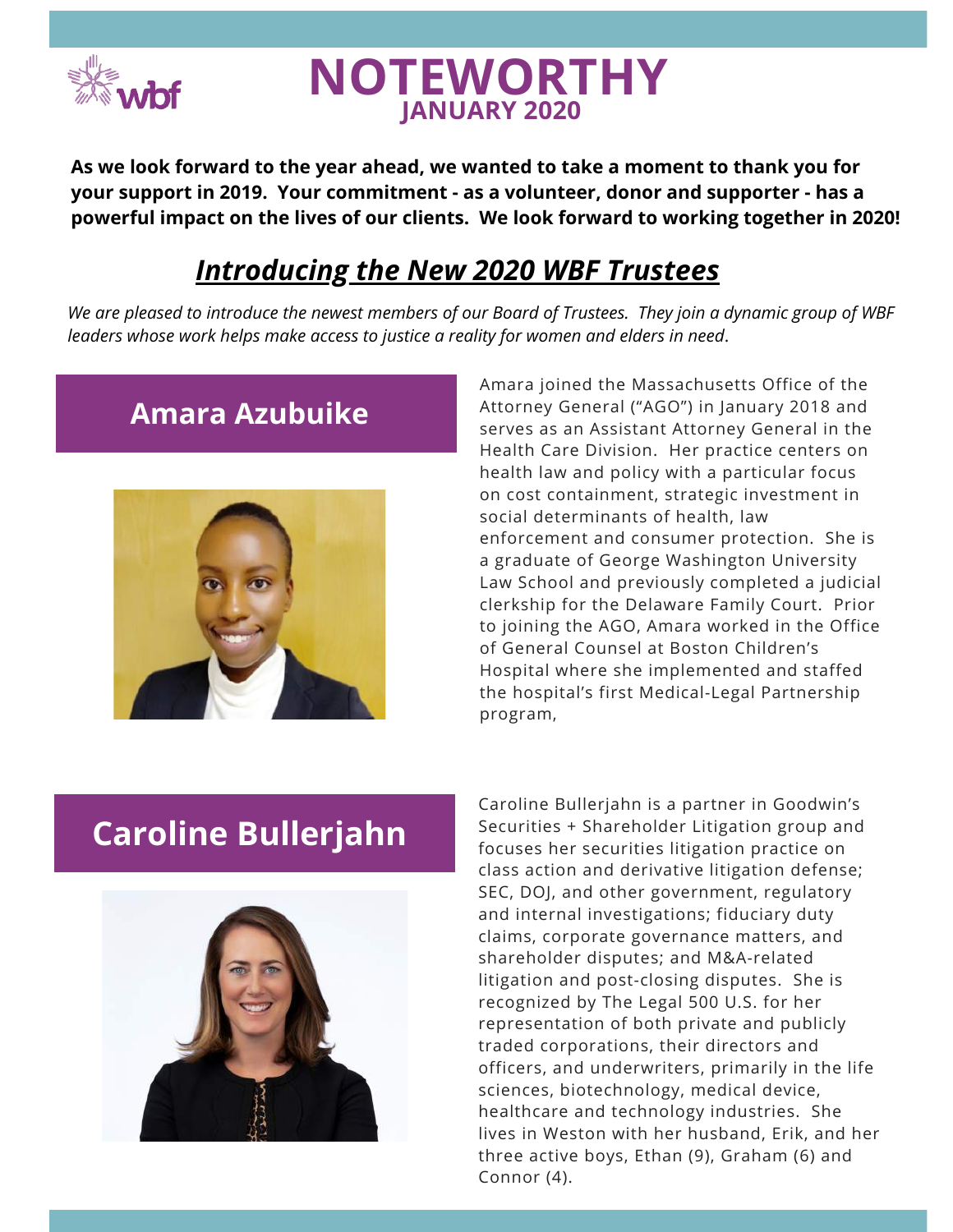## **Nancy Cremins**



law and conflict resolution at notable firms such<br>as Gesmer Updegrove LLP and Robinson & Cole Nancy Cremins currently serves as a board advisor to Globalization Partners. She serves as Globalization Partners General Counsel and Chief Administrative Officer from 2016 until 2020. Nancy is known as one of Boston's top lawyers for startups and entrepreneurial ventures, having been named as a Top 50 Women in Law, one of Boston's "40 Under 40," and "Fifty on Fire." Prior to joining Globalization Partners, she got extensive experience in the areas of employment law and conflict resolution at notable firms such LLP. Nancy served on the board of the Women's Bar Association for 14 years, serving as the organization's President from 2011-2012.

Nancy is a graduate of Boston College and Northeastern University School of Law.She is a mom of two kids and coaches her daughter's soccer, basketball, and lacrosse teams.

# **Tanuja Garde**



Tanuja Garde is the Vice-President for Intellectual Property & Licensing at Raytheon Company. Prior to this, she held IP leadership roles in other large companies. She also served in the US Government as Deputy Assistant USTR for IP and Innovation, where she was the lead negotiator in several bilateral and multilateral IP and trade negotiations.

registered to practice as an in-house counsel in<br>Massachusetts and before the USPTO. Ms. Garde is<br>a graduate of Duke University (with Distinction in Ms. Garde has worked at large international law firms and also taught and conducted research in international and comparative patent law at the University of London's Queen Mary IP Research Institute, where she held a Herschel Smith Research Fellowship, as well as at the Max Planck Institute for Innovation and Competition. Ms. Garde is admitted to practice in California, is registered to practice as an in-house counsel in a graduate of Duke University (with Distinction in Chemistry) and Washington University School of Law.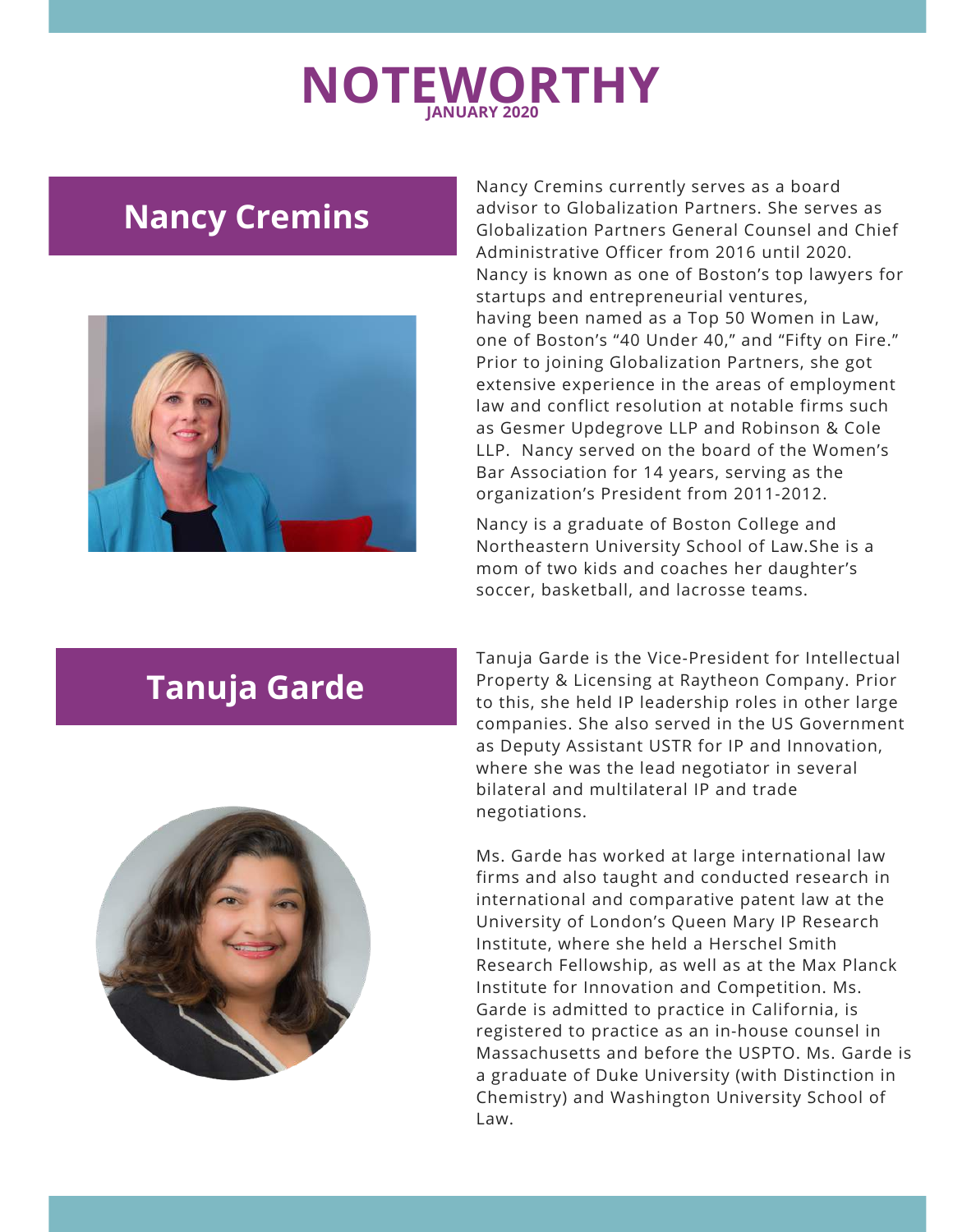### **Lauren Pond**



Lauren began her career as a litigation associate at DLA Piper. It is there where she was first introduced to the WBF, through the family law pro bono project.

Although starting in litigation, the maj<br>her career has been spent focused on<br>nharmasoutical compliance. She curre Although starting in litigation, the majority of pharmaceutical compliance. She currently works for Biogen as Commercial Counsel for the MS Franchise.

She lives in Sudbury with her partner and two amazingly energetic boys. She enjoys baking in her free (ha!) time.

### **Doreen Rachal**

Doreen Rachal focuses her practice at Sidley Austin LLP on white collar criminal defense and internal investigations, healthcare fraud litigation, securities litigation and enforcement, and compliance with the USA PATRIOT Act, Bank Secrecy Act and related antimoney laundering requirements.



trafficking, healthcare fraud and securities<br>violations. During this period, Doreen successfully<br>bandled several trials as lead seuncel. Dereen was Prior to joining Sidley, Doreen served as an Assistant U.S. Attorney at the U.S. Attorney's Office for the District of Massachusetts in the Affirmative Civil Enforcement Unit, where she handled qui tam actions and prosecuted healthcare fraud matters involving potential violations of the False Claims Act, Stark Law and anti-kickback statutes. She previously served as the Chief of the Asset Forfeiture Unit. Doreen prosecuted civil and criminal asset forfeiture cases involving money laundering, drug trafficking, healthcare fraud and securities handled several trials as lead counsel. Doreen was also an associate at a global law firm, as well as a law clerk for Chief Justice Roderick L. Ireland (Ret.) of the Massachusetts Supreme Judicial Court.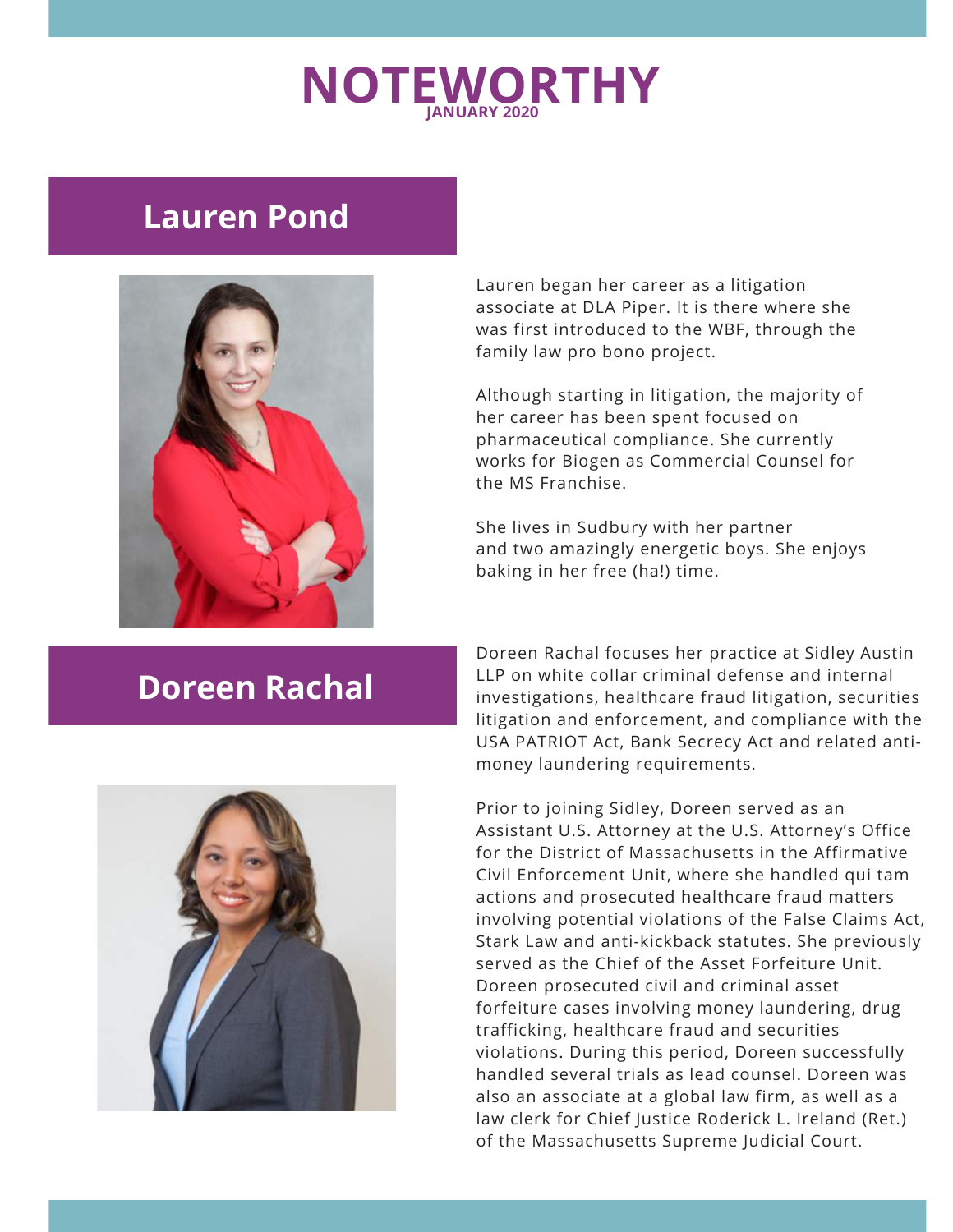# **Sigrid Usen**



In pear 2006. In Signal is necribed to precise for the<br>Massachusetts, New York and Washington, D.C. and<br>graduated from the University of Vermont and Sigrid Mendel Usen is a seasoned attorney with extensive experience in complex commercial transactions, mergers and acquisitions, securities and litigation. Sigrid is currently Assistant General Counsel of The RMR Group, an alternative asset management company which oversees approximately \$32.8 billion in real estate investments nationwide. She is former Vice President and Senior Counsel/High Yield Trading Floor Counsel at Merrill Lynch and previously practiced at Sidley Austin in New York and Skadden Arps in Boston. Sigrid is licensed to practice law in graduated from the University of Vermont and Georgetown University Law Center. She is a member of the University of Vermont Board of Advisors for the College of Arts and Sciences and a member of the Board of Advisors for Triterpenoid Therapeutics, Inc., a pre-clinical pharmaceutical company developing drugs for the treatment of cancer and other chronic diseases.

#### *Introducing the WBF's New Director of Pro Bono Programs*

**We are thrilled to introduce the WBF's new Director of Pro Bono Programs, Widmine Lola Remy. Lola has grown programs utilizing volunteer attorneys, and is an experienced family law attorney.**

# **Widmine Lola Remy**



Prior to joining the WBF, Lola was the Supervising Attorney at the Volunteer Lawyers Project (VLP) Call Center, and represented clients in VLP's Family Law Unit, where she recruited and trained private attorneys to represent low-income clients, and coordinated VLP's 209A Project. Prior to joining VLP, she was a Staff Attorney at Casa Myrna Vazquez, where she developed and managed a community lawyering program that partnered with community organizations to offer legal clinics in Boston's underserved neighborhoods, in addition to representing domestic abuse survivors.

Lola served as the Director of Programs at<br>yogaHOPE, an organization that offers yoga yogaHOPE, an organization that offers yoga for trauma recovery to women in prison and in transition houses. She also served as a Staff Attorney at the Legal Advocacy and Resource Center. Lola is the current co-chair of the Domestic and Sexual Violence Council.